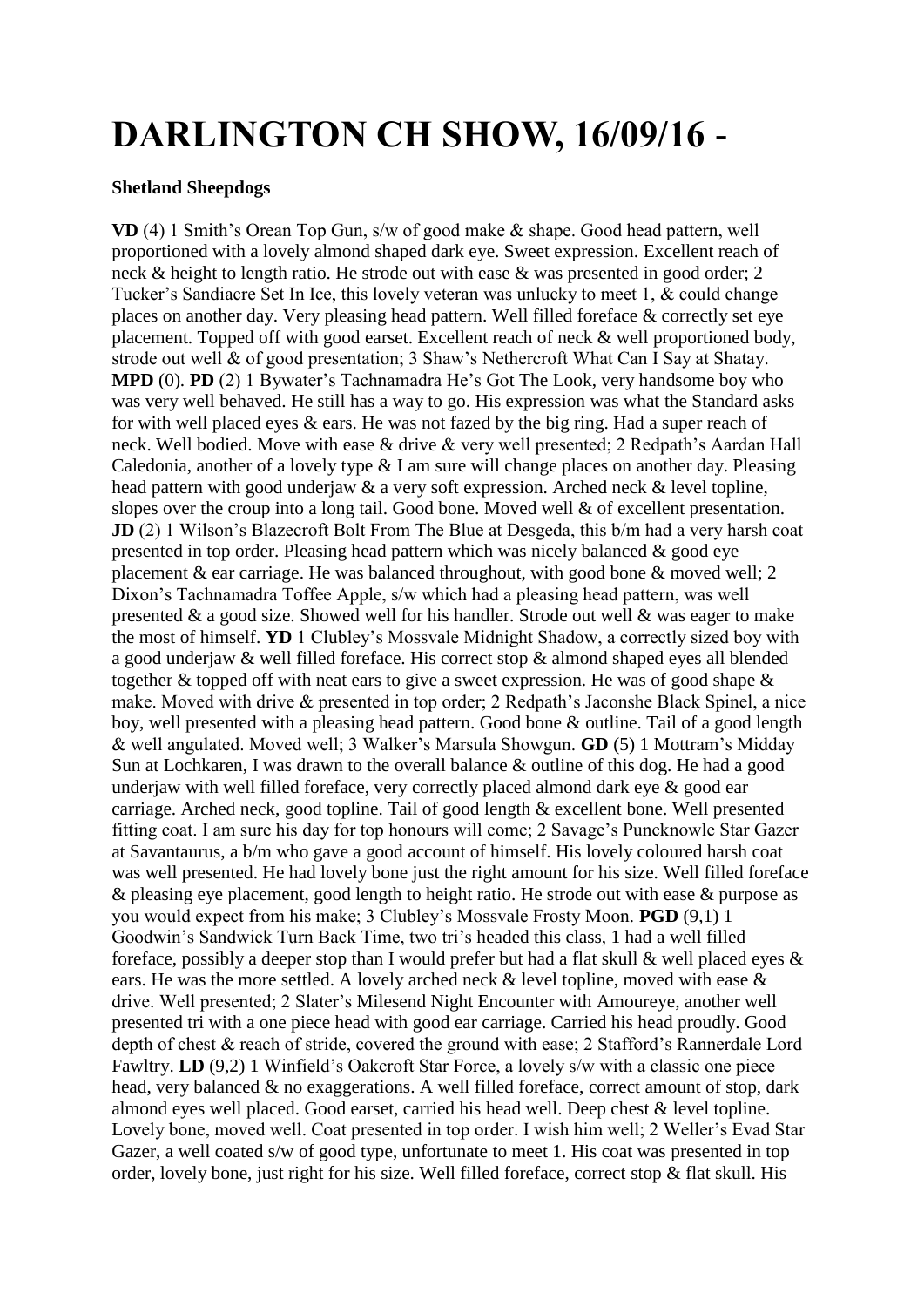eyes & placement gave a very melting expression. He moved with drive & covered the ground with ease. A quality dog; 3 Dimmock's Hillhenry Just One Look for Fernhill. **OD** (6,1) 1 Rigby's Lythwood Secret Dealer, s/w, very balanced overall. Sweet expression due to correct eye placement & size. Correct stop blending to a flat skull. His arched neck was set into well laid shoulders. Level topline  $\&$  slope over the croup. His bone was good  $\&$  he had strong pasterns & well bent stifles. Strode out well in front with drive from behind. CC; 2 Wilkie's Avonbank Designed In Gold, this lovely s/w gave a good account of himself & was very sympathetically handled & co operated so well with his handler. His rich coloured coat was presented immaculately. A well filled foreface & correct stop blended into a flat skull. He was masculine without coarseness. Lovely outline & bone. Strong pasterns & well bent stifles. RCC; 3 Rowan's Ch Degallo The Vindecator at Rowancrest.

**VB** 1 Stafford's Rannerdale Star Of The North, s/w so typical of the type bred from this kennel. Lovely make & shape. Pleasing head pattern with a lovely eye colour & size. A correct stop & her moulded foreface was beautiful. She had a lovely length of neck & was beautifully balanced. Strode out well & had drive from strong quarters behind; 2 Barnett's Ch Rainway Crystal Star, b/m, lovely colour & was well angulated. Lovely eyes & ears. Well rounded foreface & super expression. Very balanced. Presented in top order. Moved as you would expect from her construction; 3 Goodwin's Ch Herds Homeweave at Highbrook. A lovely class where places could change often. **MPB** 1 Mottram's Lanteague Stage Whisper at Lochkaren, one with a great deal to like. A lovely one piece head with correct eye set  $\&$  stop. A good reach of neck set into well laid shoulders. Good balance & bone. Strong pasterns for one so young. Moved with drive & confidence, I wish her well; 2 Clubley's Mossvale Starry Night, a little unsettled with wind & loud speaker, but very worthy of her place. She was immature but showed much promise. A pleasing head pattern & outline good bone . Moved very well, one to watch; 3 Williams' Mossvale Evening Star. **PB** 1 L Stage Whisper at L; 2 Gamble's Balidorn Solitude, well proportioned with a good length of neck & body. Ideal size . Pleasing head pattern eye size & placement. She has lovely bone & strong pasterns. She moved as I had hoped her construction would allow. A lovely puppy; 3 Bywater's Tachamandra New Look. **JB** 1 Gatheral's Herds Hopefully, s/w with a lot to like about her. Very well presented an excellent head pattern, eye placement & earset. She gave a good account of herself in a very strong class, her tail was one of the longest of the day. Topline was level on the move, well bent stifles. She strode out with ease; 2 Wilkie's Avonbank Designed To Dazzle, another excellently presented s/w, good head pattern, moulded foreface. Correct eye placement & size. Good reach of neck set into well laid shoulders. Good bone for her size, strong pasterns & well padded feet. Her topline was carried level on the move; 3 Nixon's Japaro Touch The Stars. **YB** 1 Daniels & Taylor's Pepperhill Kicks'N'Flicks, b/m, has lots of presence. Was a lovely size, excellent colour & presentation & super bone. Strong pasterns & well padded feet. Her head pattern was lovely, foreface well rounded. Ideal stop & eye placement. Well set ears with the tips falling forward. She was not in a co operative mood in the challenge which was a disappointment to me. I wish her well; 2 Deveson's Janetstown Je Suis, s/w, well coated & of excellent presentation. Very pleasing head pattern. Moulded foreface good eye placement. Neck of good length. Carried her head proudly. Her forehand construction was good. Straight front & good feet. Excellent balance & pleasing slope over the croup. Close decision between 1 & 2; 3 Orean's Bootleg Babe. **GB** 1 Mackie's Mohnesee Secret Pearl at Shebaville, good shape & make, long tail & coat was presented in top order. She has a well moulded foreface together with well placed eyes & ears, giving a sweet expression. Very well put together & moved well; 2 Weller's Dukeson Chasin' Stars over Evad, very pleasing head pattern & expression. Arched neck & good forehand construction. Level topline with slope over the croup. Long tail carried well. Strode out with